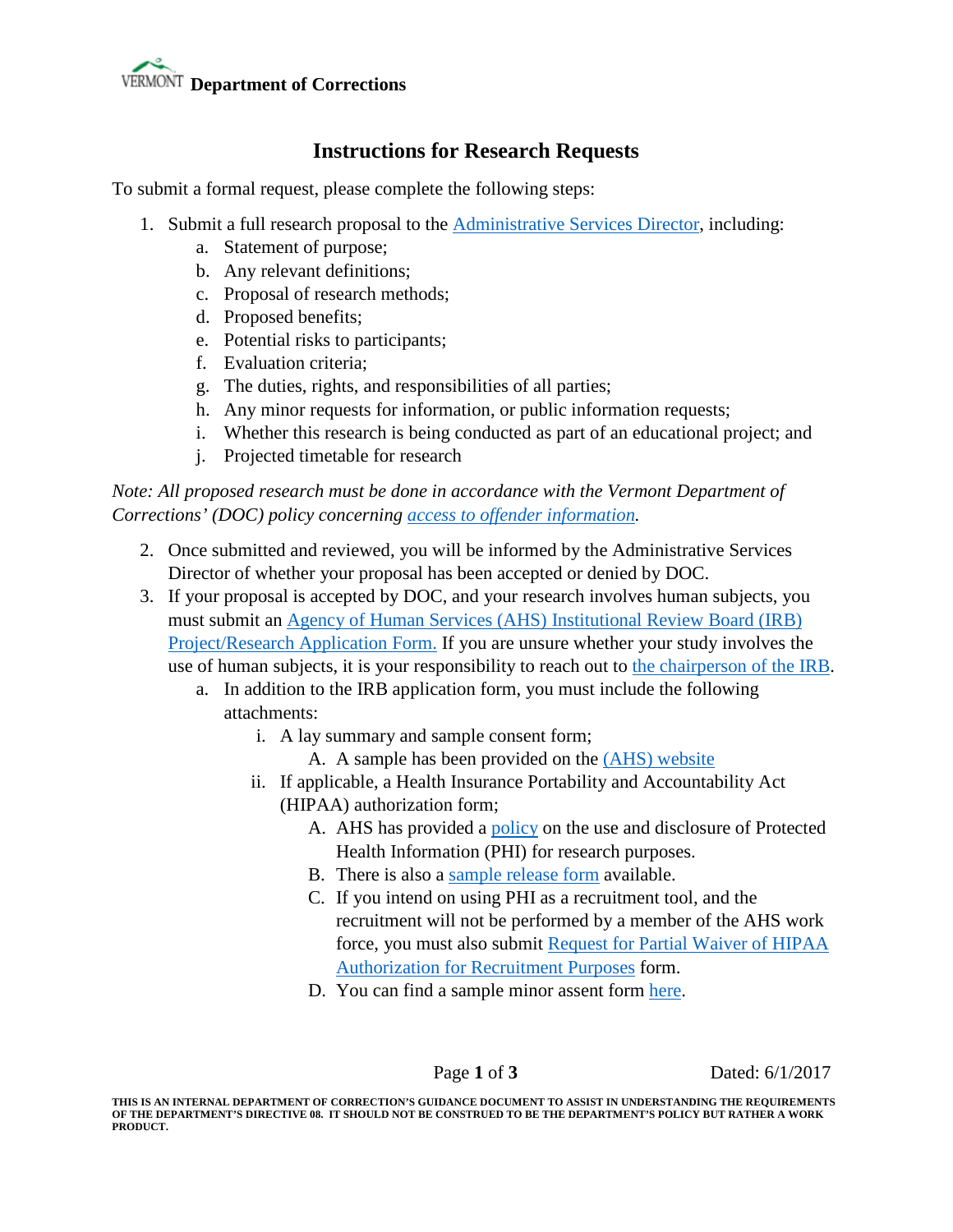- iii. The resume of the principle investigator and any other key project staff.
- iv. A certificate of completion of the [online tutorial](https://phrp.nihtraining.com/users/login.php) for IRB researchers.
- v. A statement clearly indicating that the project leader/principle investigator understands their responsibilities and will assure IRB commitments are followed.
- b. You must send all required documents to:

#### **AHS Institutional Review Board**

## c/o Secretary's Office – 4 North

### 103 So. Main St

#### Waterbury, Vermont 05671-0203

- c. Your request will be date stamped upon receipt at the AHS Secretary's Office, and your request will be scheduled for review.
	- i. Currently, review meetings are scheduled for the first Tuesday of each month.
	- ii. If your request is received at least one week prior to the next scheduled meeting, your proposal will be accepted for the next meeting.
- d. Your request will be assigned a case tracking number, have a preliminary review by the Administrative Assistant and Board Chair, as well as be assigned a primary and secondary reviewer.
	- i. The primary reviewer shall:
		- A. Read the full application;
		- B. Contact the Principle Investigator for any needed clarifications or questions;
		- C. Within seven days of receipt, collaborate with the secondary reviewer to check for completeness, and determine the appropriate level of review;
		- D. Provide a verbal summary of the project with any additional clarifications and highlighting any issues for the full IRB.
- e. Once submitted for review, a number of things may happen next:
	- i. Your application may be recommended for exemption<sup>[1](#page-1-0)</sup> from IRB review;
	- ii. Your application may be recommended for an expedited review;
		- A. If there is no more than minimal risk to which the subject is exposed, expedited review by the chairperson, or another of the IRB members designated by the chairperson, is allowable as per [45](http://www.hhs.gov/ohrp/regulations-and-policy/regulations/45-cfr-46/#46.110)  CFR § [46.101 \(2009\)](http://www.hhs.gov/ohrp/regulations-and-policy/regulations/45-cfr-46/#46.110)

Page **2** of **3** Dated: 6/1/2017

<span id="page-1-0"></span><sup>&</sup>lt;sup>1</sup> 45 CRF § 46.101(b) allows for exemptions in certain instances.

**THIS IS AN INTERNAL DEPARTMENT OF CORRECTION'S GUIDANCE DOCUMENT TO ASSIST IN UNDERSTANDING THE REQUIREMENTS OF THE DEPARTMENT'S DIRECTIVE 08. IT SHOULD NOT BE CONSTRUED TO BE THE DEPARTMENT'S POLICY BUT RATHER A WORK PRODUCT.**